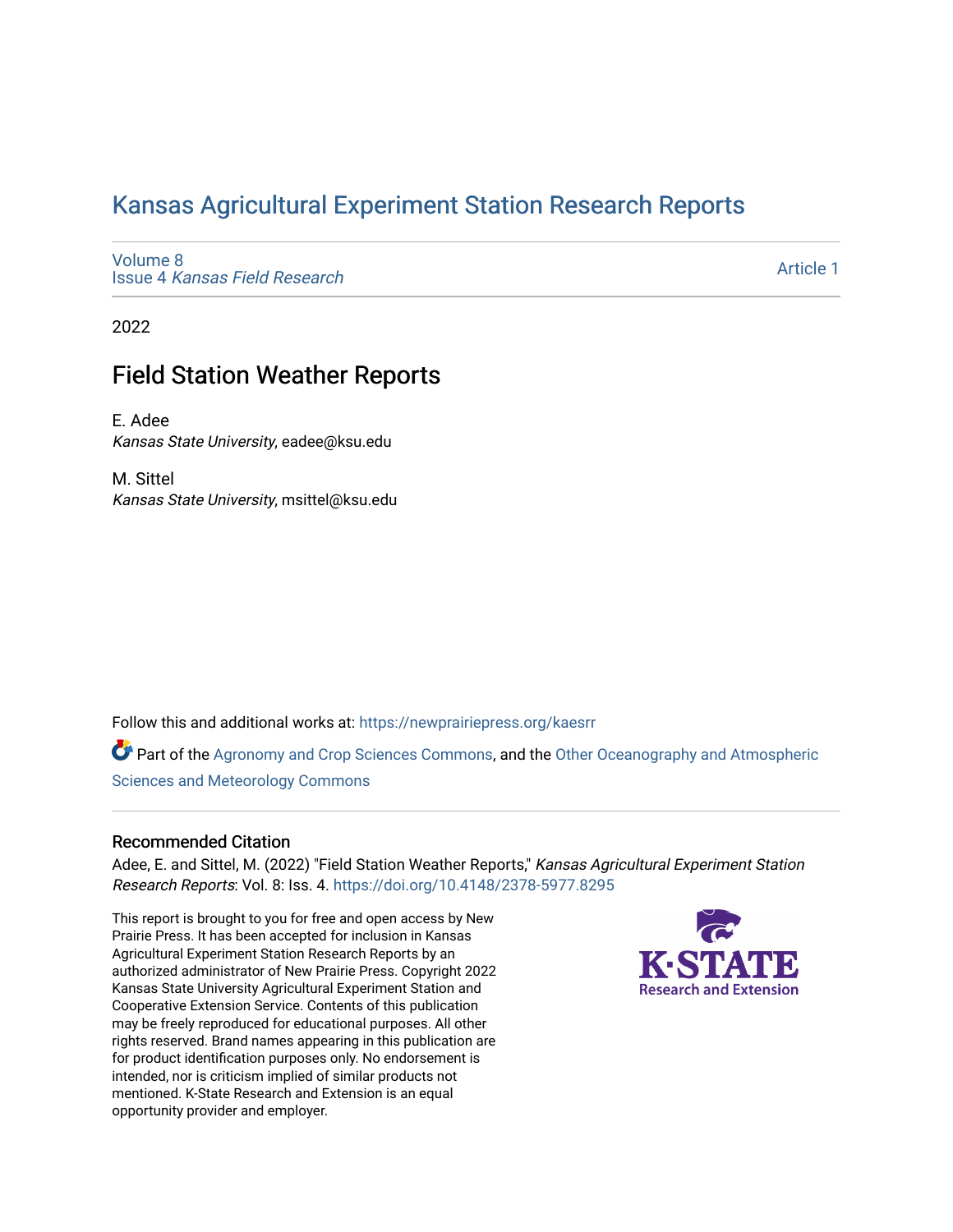### Field Station Weather Reports

#### **Abstract**

This report includes the annual summary of precipitation from 2021 at the research locations represented in the 2022 field report and further details about the Kansas River Valley locations and the east central Kansas locations.

#### Keywords

East Central Kansas, Kansas State experiment field, Kaw River Valley, Kansas State Experiment Field, 2020 growing season weather, Kansas weather

#### Creative Commons License



This work is licensed under a [Creative Commons Attribution 4.0 License](https://creativecommons.org/licenses/by/4.0/).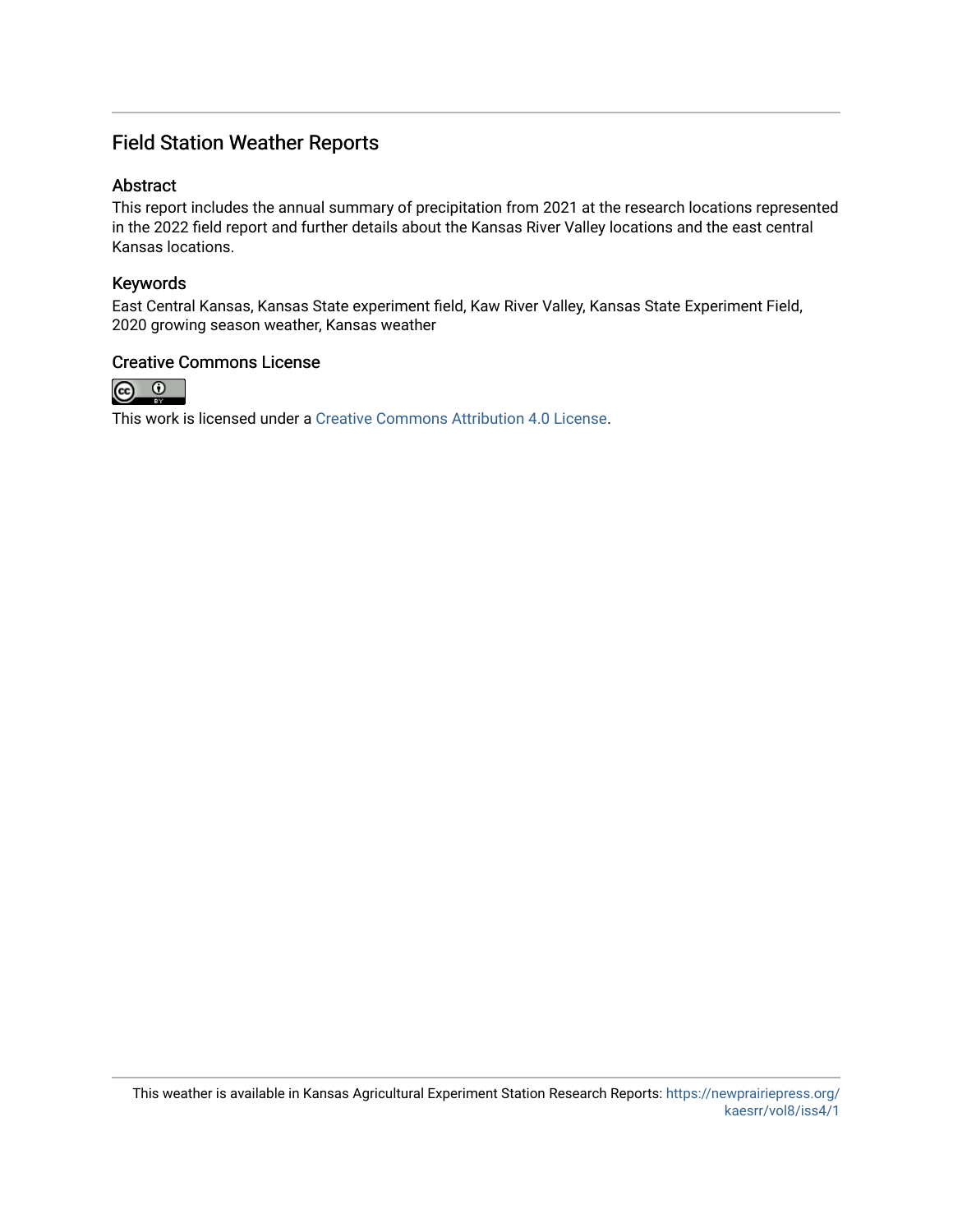



# Field Station Weather Reports

# East Central Kansas Experiment Field

#### *Introduction*

The research program at the Kansas State University East Central Kansas Experiment Field is designed to keep area crop producers abreast of technological advances in agronomic agriculture. Specific objectives are to (1) identify top performing varieties and hybrids of wheat, corn, soybean, and grain sorghum; (2) establish the amount of tillage and crop residue cover needed for optimum crop production; (3) evaluate weed and disease control practices using chemical, no chemical, and combination methods; and (4) test fertilizer rates, timing, and application methods for agronomic proficiency and environmental stewardship.

#### *Soil Description*

Soils on the field's 160 acres are Woodson. The terrain is upland and level to gently rolling. The surface soil is a dark gray-brown, somewhat poorly drained silt loam to silty clay loam over slowly permeable clay subsoil. The soil is derived from old alluvium. Water intake is slow, averaging less than 0.1 in./hour when saturated. This makes the soil susceptible to water runoff and sheet erosion.

#### *2021 Weather Information*

The 2021 weather was a year of extremes for precipitation and temperature. Precipitation during 2021 was 20% over the average, but only 5 months had rainfall over the average (Table 1). Overall, the 2021 growing season was about average, but hotter in June with 12 days over 90°F. The summer of 2021 had 35 days exceeding 90°F and one exceeding 100°F, which equals an average of 35 days exceeding 90°F, in the last 3 years. There were 14 days with low temperatures in the single digits, compared to an average of 9 days in the previous 3 years. The last freezing temperature in the spring was April 22 (average, April 18), and the first killing frost in the fall was November 3 (average, October 21). There were 195 frost-free days, greater than the long-term average of 185.

Rainfall and cooler temperatures from April through May made planting and field work challenging in the spring. Replanting was required for several corn and grain sorghum studies. There was adequate moisture to maintain corn and grain sorghum through a hot and dry June. The corn and grain sorghum hybrid trials averaged 159 and 148 bu/a, respectively. The early maturing soybean variety trial averaged 60.1 bu/a, and the later maturing variety trial averaged 62 bu/a, both well above the averages of the last year.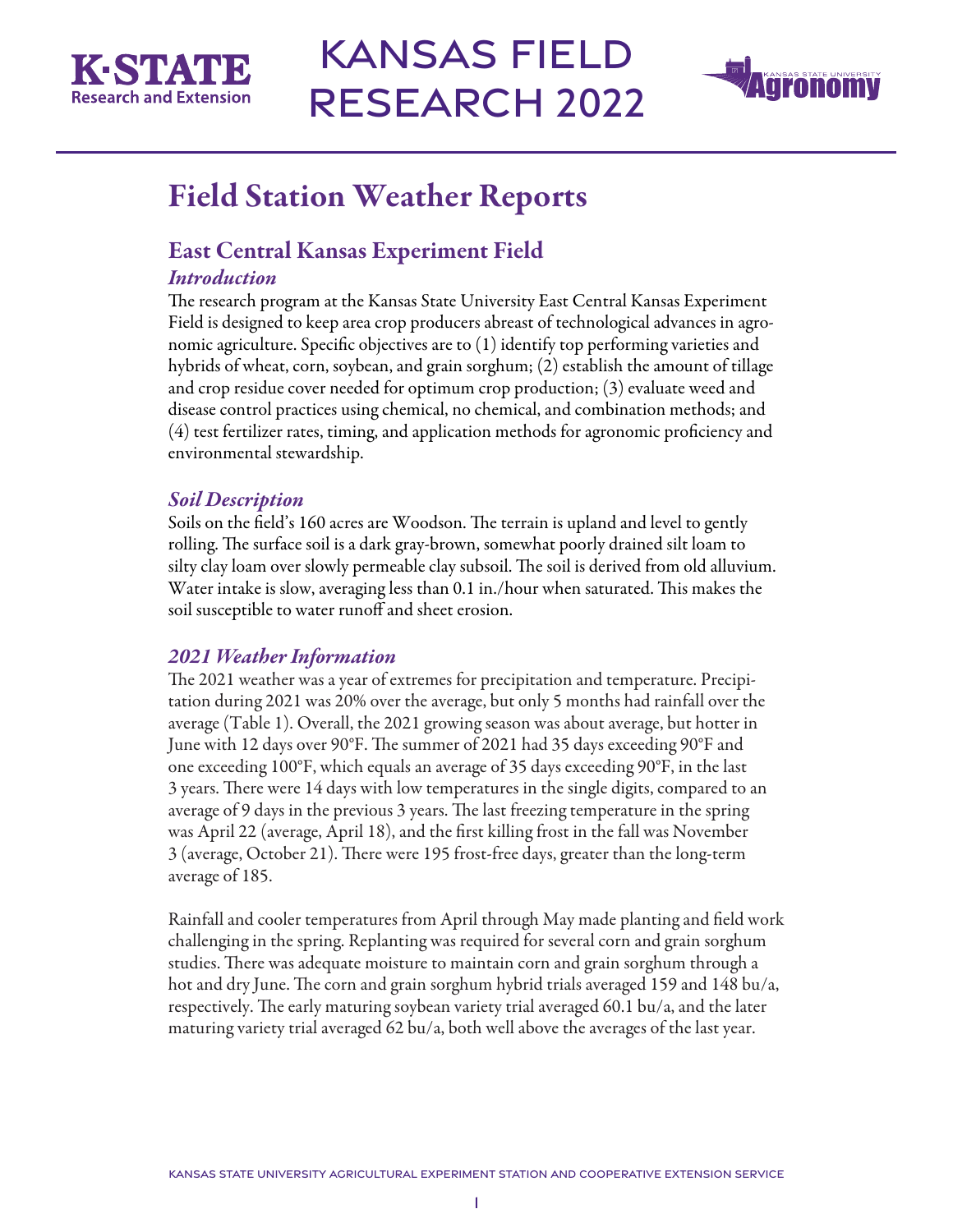### Kansas River Valley Experiment Field

#### *Introduction*

The Kansas River Valley Experiment Field was established to study management and effective use of irrigation resources for crop production in the Kansas River Valley (KRV). The Paramore Unit consists of 80 acres located 3.5 miles east of Silver Lake on U.S. Highway 24, then 1 mile south of Kiro, and 1.5 miles east on 17th street. The Rossville Unit consists of 80 acres located 1 mile east of Rossville or 4 miles west of Silver Lake on U.S. Highway 24.

#### *Soil Description*

Soils on the two fields are predominately in the Eudora series. Small areas of soils in the Sarpy, Kimo, and Wabash series also occur. Except for small areas of Kimo and Wabash soils in low areas, the soils are well drained. Soil texture varies from silt loam to sandy loam, and the soils are subject to wind erosion. Most soils are deep, but texture and surface drainage vary widely.

#### *2021 Weather Information*

The year was generally warmer than last year, with near average rainfall during most of the growing season. The frost-free season was 191 days at both Rossville and Paramore units (average = 173 days). The winter season included 14 and 15 days in the single digits or lower at Rossville and Paramore, respectively, which was fewer than the average of 18 single-digit days in the 2018 and 2019 (4 and 5 days, respectively in 2020). The last spring freeze was April 22 (average = April 21), and the first fall freeze was October 30 (average = October 11). There were 41and 49 days above 90°F at Paramore and Rossville, respectively, and 1 above 100°F at Paramore. Precipitation was below normal at both fields for the year (Table 2), with 7 months of below average precipitation. May rainfall was about twice of normal for the May 30-year average. Irrigation for corn started in June, much earlier than normal, with an average total of 7 inches for the corn. Soybeans were irrigated an average of 3.4 inches at the end of July and August. The corn performance trials averaged 242 bu/a for the irrigated and 224 for the dryland. The soybean performance trials averaged 77.1 bu/a for the irrigated and 84 bu/a for the dryland. The sudden death syndrome foliar symptoms in soybean were first seen in mid-August in most fields in 2021, causing significant yield loss in susceptible soybeans in the irrigated trial due to the disease.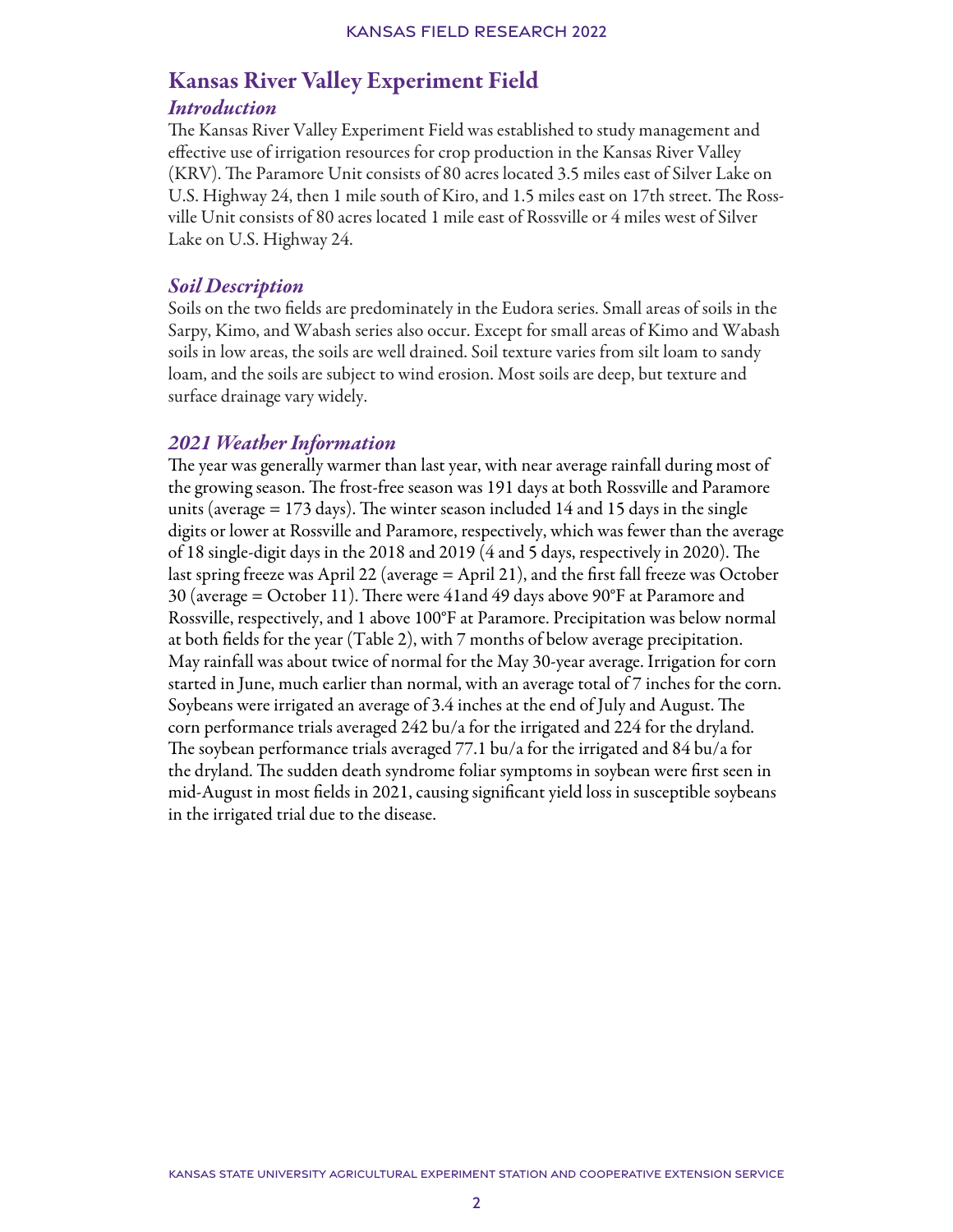| Month        | 2021  | 35-year avg.            | Month     | 2021  | 35-year avg.     |
|--------------|-------|-------------------------|-----------|-------|------------------|
|              |       | $in.$ ----------------- |           |       | $in.$ ---------- |
| January      | 3.26  | 1.03                    | July      | 3.09  | 3.37             |
| February     | 0.16  | 1.32                    | August    | 3.00  | 3.59             |
| March        | 4.78  | 2.49                    | September | 2.44  | 3.83             |
| April        | 3.24  | 3.50                    | October   | 4.61  | 3.43             |
| May          | 12.28 | 5.23                    | November  | 0.63  | 2.32             |
| June         | 6.85  | 5.21                    | December  | 0.34  | 1.45             |
| Annual total |       |                         |           | 44.68 | 36.78            |

Table 1. Precipitation at the East Central Kansas Experiment Field, Ottawa

Table 2. Precipitation at the Kansas River Valley Experiment Field

|           | <b>Rossville Unit</b> |              | <b>Paramore Unit</b> |              |  |
|-----------|-----------------------|--------------|----------------------|--------------|--|
| Month     | 2021                  | 30-year avg. | 2021                 | 30-year avg. |  |
|           |                       |              |                      |              |  |
| January   | 2.06                  | 3.18         | 1.86                 | 3.08         |  |
| February  | 0.06                  | 4.88         | 0.06                 | 4.45         |  |
| March     | 4.39                  | 5.46         | 3.79                 | 5.54         |  |
| April     | 2.68                  | 3.67         | 2.68                 | 3.59         |  |
| May       | 7.52                  | 3.44         | 6.58                 | 3.89         |  |
| June      | 2.42                  | 4.64         | 3.45                 | 3.81         |  |
| July      | 2.95                  | 2.97         | 2.22                 | 3.06         |  |
| August    | 2.55                  | 1.90         | 3.37                 | 1.93         |  |
| September | 2.46                  | 1.24         | 2.50                 | 1.43         |  |
| October   | 3.47                  | 0.95         | 4.22                 | 0.95         |  |
| November  | 1.19                  | 0.89         | 1.14                 | 1.04         |  |
| December  | 0.31                  | 2.42         | 0.25                 | 2.46         |  |
| Total     | 32.06                 | 35.64        | 32.12                | 35.23        |  |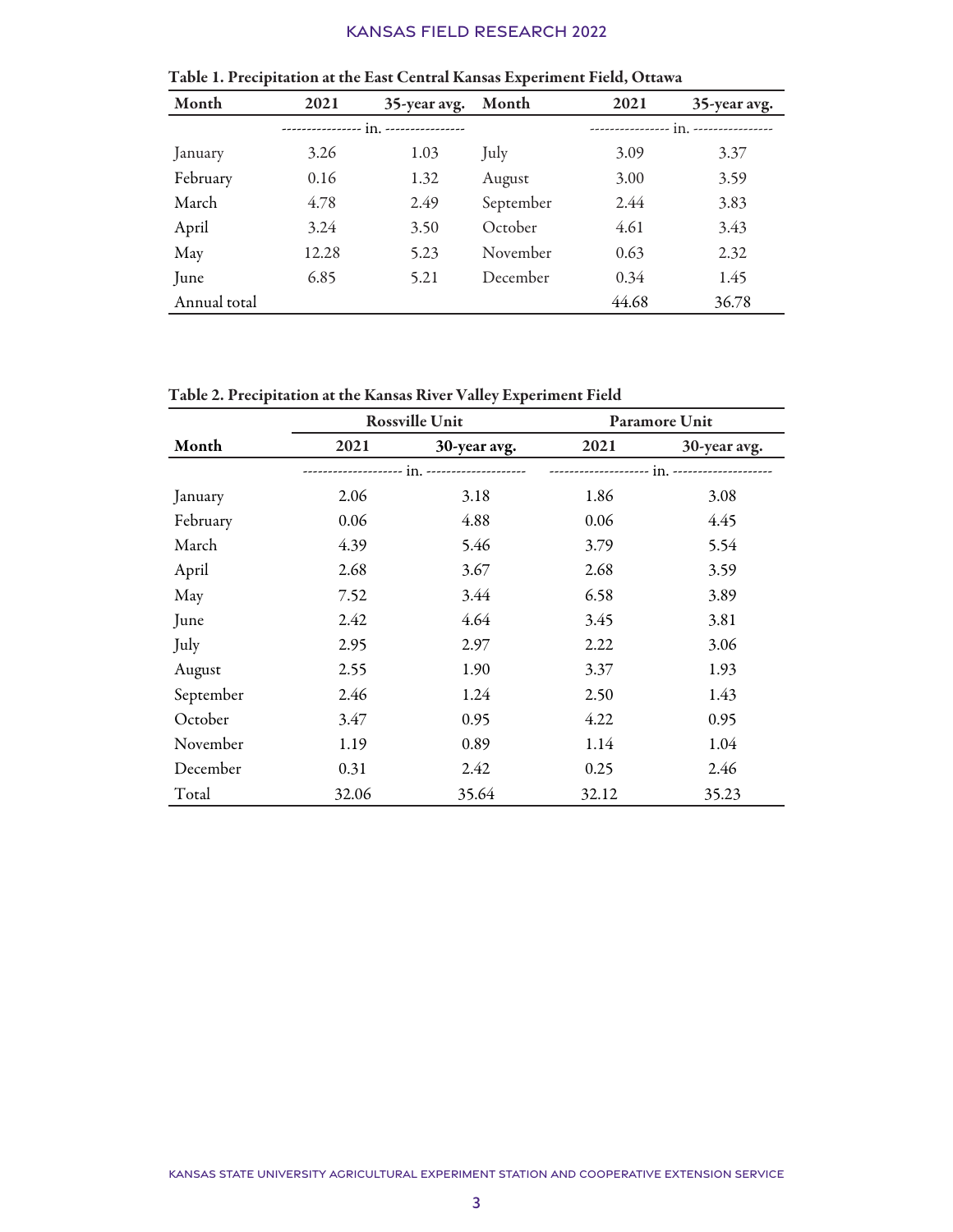|                                 | Alexander  |           | <b>Ashland Bottoms</b> |           | <b>Belleville</b> |           |
|---------------------------------|------------|-----------|------------------------|-----------|-------------------|-----------|
|                                 | Actual     | Normal*   | Actual                 | Normal    | Actual            | Normal    |
| January                         | 0.17       | 0.71      | 0.99                   | 0.65      | 0.56              | 0.49      |
| February                        | 0.00       | 0.84      | 0.09                   | 0.96      | 0.08              | 0.77      |
| March                           | 4.55       | 1.48      | 3.41                   | 1.83      | 3.80              | 1.58      |
| April                           | 1.44       | 2.26      | 2.45                   | 3.13      | 1.47              | 2.93      |
| May                             | 6.81       | 3.78      | 5.39                   | 4.65      | 3.20              | 4.55      |
| June                            | 1.99       | 4.08      | 1.42                   | 4.83      | 0.79              | 4.06      |
| July                            | 2.73       | 4.18      | 5.92                   | 4.01      | 4.54              | 4.63      |
| August                          | 2.33       | 3.50      | 1.54                   | 4.64      | 5.97              | 3.24      |
| September                       | 3.06       | 1.99      | 3.76                   | 2.69      | 1.79              | 2.75      |
| October                         | 3.00       | 1.78      | 2.78                   | 2.18      | 4.23              | 2.11      |
| November                        | 0.28       | 0.93      | 1.40                   | 1.54      | 0.17              | 1.20      |
| December                        | 0.00       | 0.99      | 0.13                   | 1.06      | 0.03              | 1.03      |
| Annual                          | 26.36      | 26.52     | 29.28                  | 32.17     | 26.63             | 29.34     |
| Last spring freeze              |            | 4/23/2021 |                        | 4/23/2021 |                   | 4/23/2021 |
| First fall freeze               | 10/17/2021 |           | 10/31/2021             |           | 10/22/2021        |           |
| Frost free days                 | 177        |           | 191                    |           |                   | 182       |
| Number of days > 90°F           | 55         |           | 53                     |           | 40                |           |
| Number of days > 100°F          |            | 11        | 6                      |           | 3                 |           |
| Number of days < $10^{\circ}$ F |            | 20        |                        | 15        | 19                |           |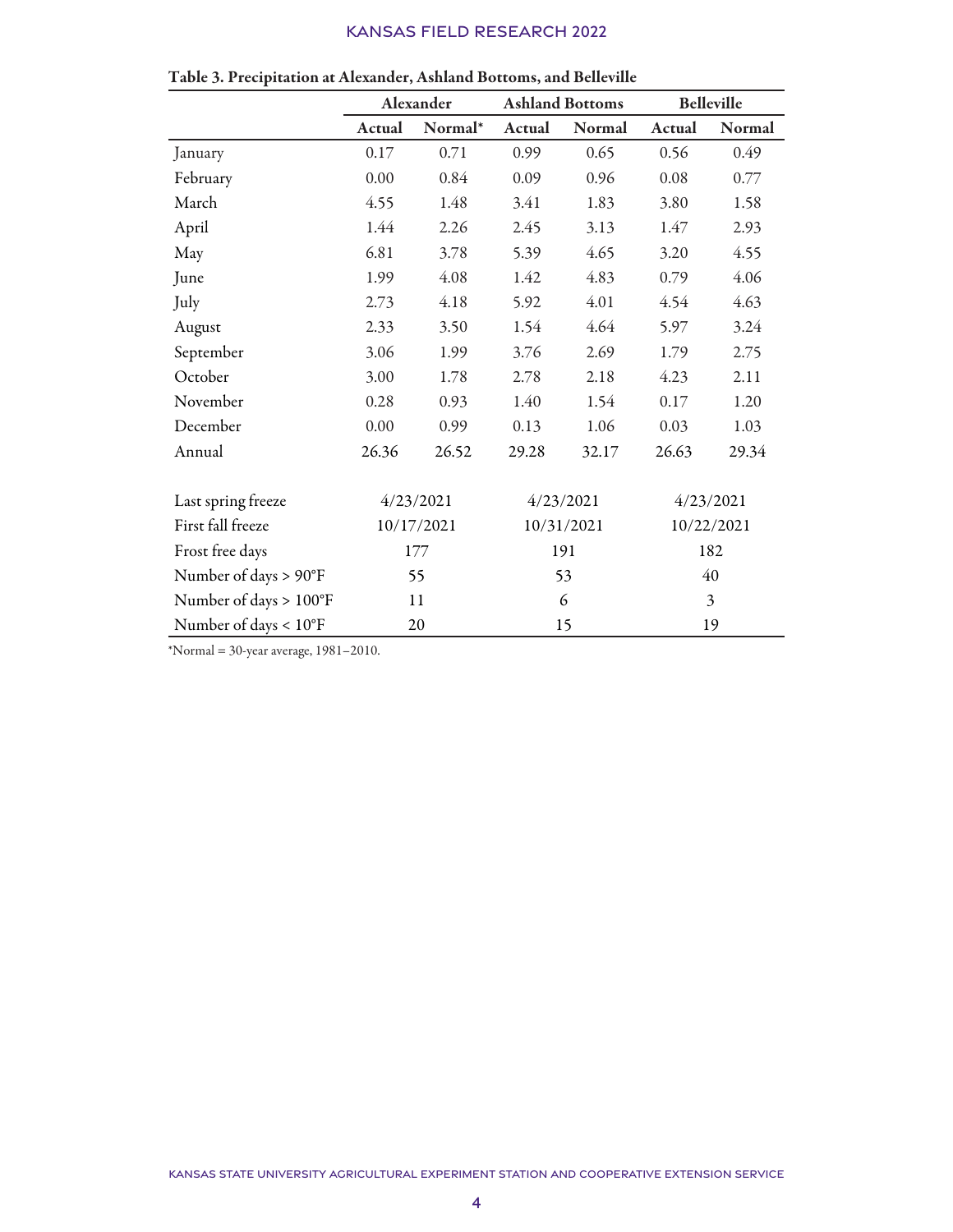|                        |            | <b>Brownell</b> | <b>Buhler</b> |           | Colby  |            |
|------------------------|------------|-----------------|---------------|-----------|--------|------------|
|                        | Actual     | Normal*         | Actual        | Normal    | Actual | Normal     |
| January                | 0.37       | 0.56            | 2.48          | 0.80      | 0.33   | 0.41       |
| February               | 0.09       | 0.74            | 0.02          | 1.25      | 0.17   | 0.56       |
| March                  | 4.39       | 1.40            | 4.23          | 2.38      | 3.73   | 0.92       |
| April                  | 0.67       | 1.93            | 1.04          | 2.92      | 0.64   | 1.97       |
| May                    | 4.39       | 2.99            | 7.25          | 4.89      | 5.59   | 2.92       |
| June                   | 2.63       | 2.83            | 4.02          | 5.01      | 1.26   | 2.62       |
| July                   | 3.65       | 3.83            | 1.61          | 4.20      | 2.17   | 3.81       |
| August                 | 0.56       | 3.07            | 4.96          | 3.89      | 1.21   | 3.04       |
| September              | 1.19       | 1.84            | 1.94          | 2.98      | 1.66   | 1.44       |
| October                | 2.70       | 1.76            | 5.89          | 2.64      | 0.52   | 1.56       |
| November               | 0.38       | 0.76            | 0.22          | 1.65      | 0.07   | 0.63       |
| December               | 0.00       | 0.88            | 0.05          | 1.16      | 0.06   | 0.51       |
| Annual                 | 21.02      | 22.59           | 33.71         | 33.77     | 17.41  | 20.39      |
| Last spring freeze     |            | 4/23/2021       |               | 4/23/2021 |        | 4/23/2021  |
| First fall freeze      | 10/16/2021 |                 | 10/31/2021    |           |        | 10/15/2021 |
| Frost free days        | 176        |                 | 191           |           | 175    |            |
| Number of days > 90°F  | 73         |                 | 55            |           | 55     |            |
| Number of days > 100°F |            | 23              | 4             |           | 4      |            |
| Number of days < 10°F  |            | 22              |               | 16        | 20     |            |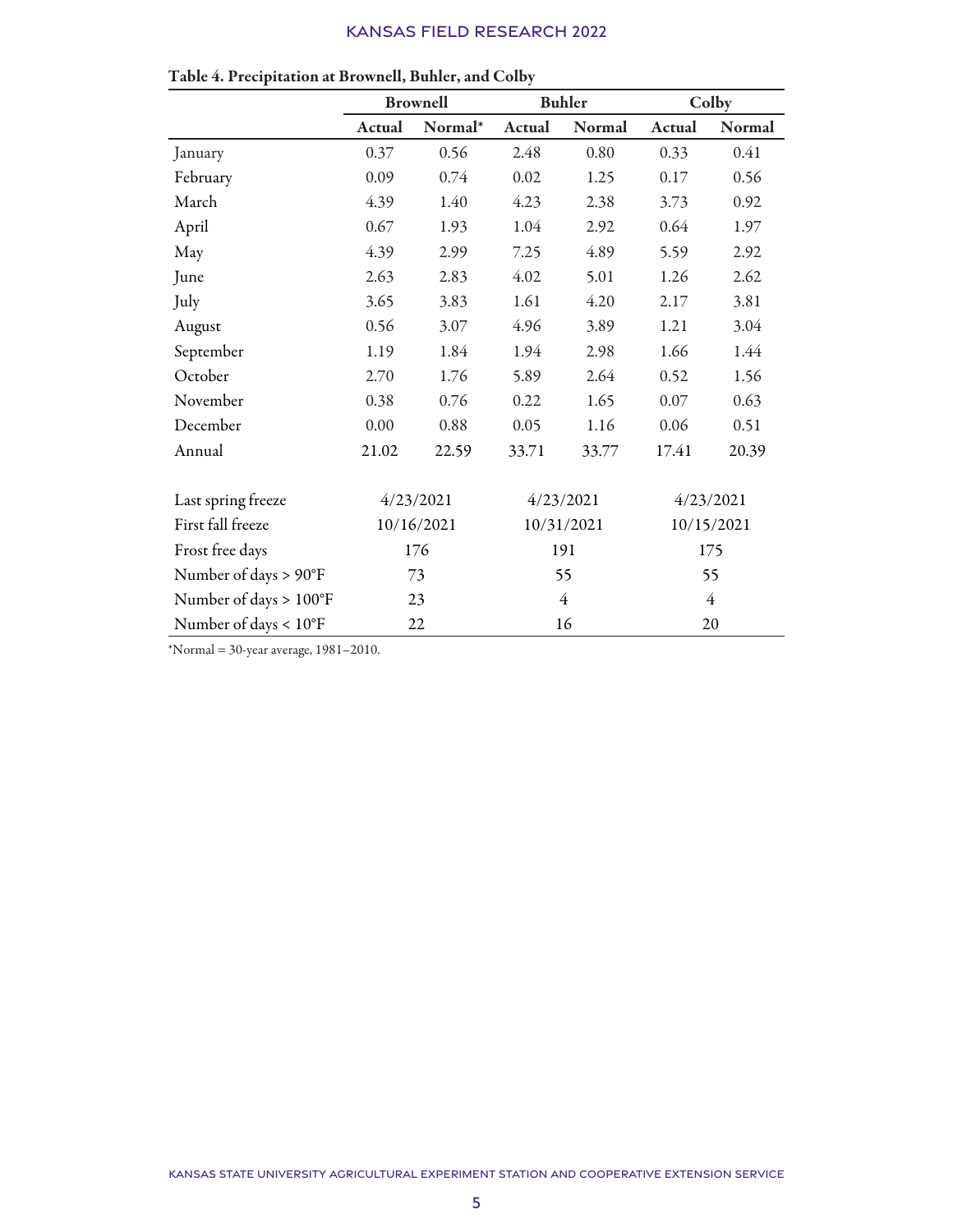|                        | <b>Garden City</b> |           | Goodland   |           | Greensburg |            |
|------------------------|--------------------|-----------|------------|-----------|------------|------------|
|                        | Actual             | Normal*   | Actual     | Normal    | Actual     | Normal     |
| January                | 0.29               | 0.47      | 0.23       | 0.32      | 0.87       | 0.71       |
| February               | 0.08               | 0.59      | 0.00       | 0.47      | 0.06       | 0.81       |
| March                  | 2.36               | 1.13      | 3.07       | 0.88      | 4.34       | 1.92       |
| April                  | 0.51               | 1.65      | 0.41       | 1.69      | 0.24       | 2.41       |
| May                    | 5.93               | 2.79      | 3.19       | 2.81      | 2.88       | 3.39       |
| June                   | 1.35               | 3.07      | 1.52       | 2.96      | 2.65       | 3.87       |
| July                   | 0.69               | 3.16      | 1.12       | 3.08      | 1.48       | 3.16       |
| August                 | 0.70               | 2.80      | 1.72       | 3.06      | 2.23       | 3.46       |
| September              | 2.81               | 1.33      | 0.27       | 1.40      | 5.87       | 2.04       |
| October                | 1.02               | 1.34      | 0.19       | 1.41      | 3.67       | 2.28       |
| November               | 0.17               | 0.49      | 0.01       | 0.54      | 0.27       | 0.96       |
| December               | 0.00               | 0.73      | 0.05       | 0.47      | $0.00\,$   | 0.96       |
| Annual                 | 15.91              | 19.55     | 11.78      | 19.09     | 24.56      | 25.97      |
| Last spring freeze     |                    | 4/23/2021 |            | 5/13/2021 |            | 4/22/2021  |
| First fall freeze      | 10/16/2021         |           | 10/15/2021 |           |            | 11/13/2021 |
| Frost free days        | 176                |           |            | 155       |            | 205        |
| Number of days > 90°F  | 75                 |           | 72         |           | 82         |            |
| Number of days > 100°F |                    | 18        | 14         |           | 22         |            |
| Number of days < 10°F  |                    | 16        |            | 25        | 11         |            |

| Table 5. Precipitation at Garden City, Goodland, and Greensburg |  |  |  |
|-----------------------------------------------------------------|--|--|--|
|-----------------------------------------------------------------|--|--|--|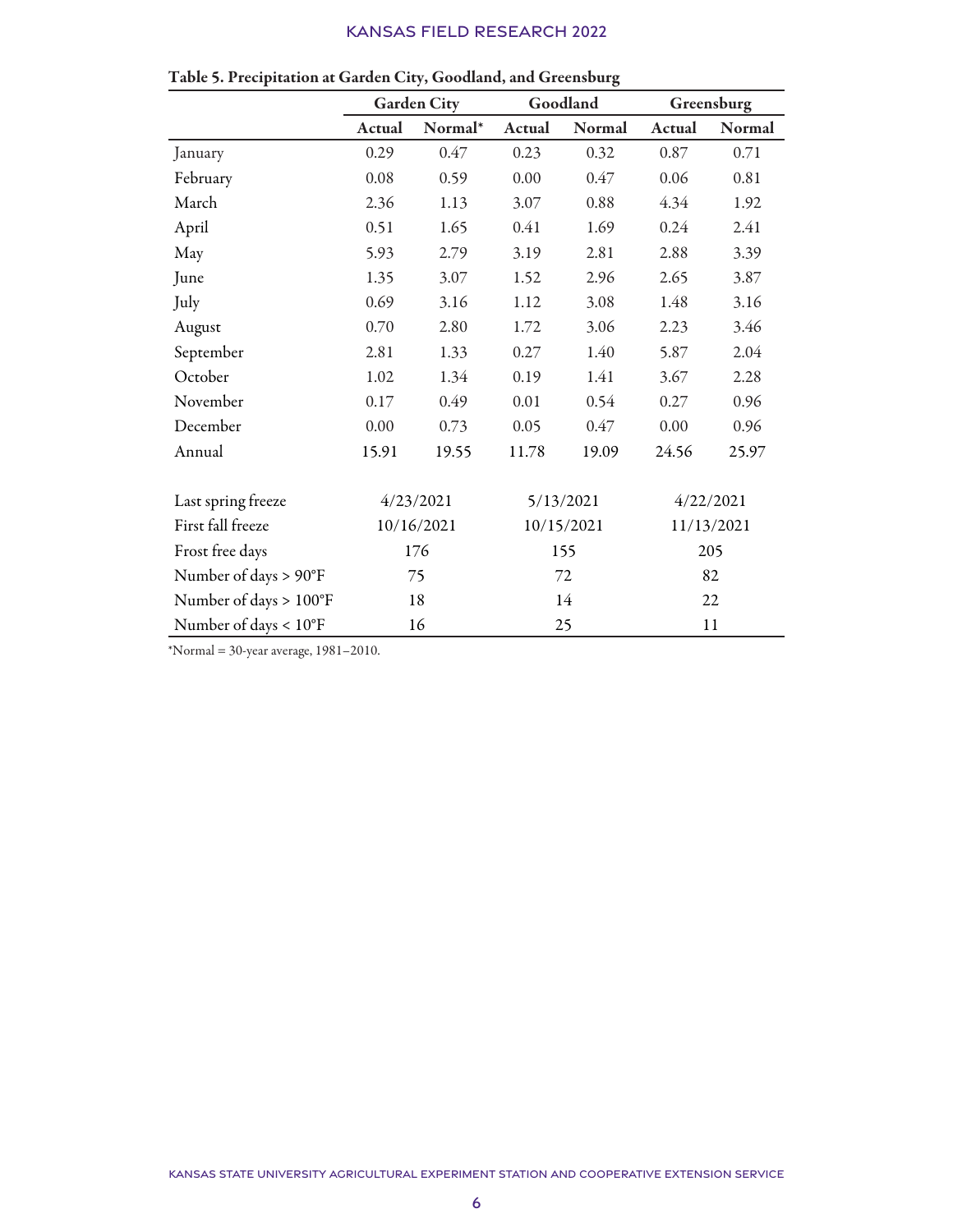|                        |            | <b>Hays</b> | Hutchinson |            | Keats      |           |
|------------------------|------------|-------------|------------|------------|------------|-----------|
|                        | Actual     | Normal*     | Actual     | Normal     | Actual     | Normal    |
| January                | $0.47\,$   | 0.56        | 1.69       | 0.58       | 0.90       | 0.64      |
| February               | 0.00       | 0.81        | 0.01       | 1.12       | 0.10       | 1.14      |
| March                  | 4.45       | 1.32        | 4.54       | 1.96       | 3.61       | 2.17      |
| April                  | 1.07       | 2.13        | 0.72       | 2.34       | 2.06       | 3.38      |
| May                    | 7.62       | 3.6         | 3.06       | 4.75       | 4.68       | 5.23      |
| June                   | 0.80       | 3.03        | 2.90       | 4.20       | 2.03       | 5.47      |
| July                   | 2.39       | 3.95        | 3.52       | 3.33       | 7.41       | 4.62      |
| August                 | 3.30       | 3.47        | 2.25       | 3.42       | 2.52       | 4.40      |
| September              | 2.08       | 2.13        | 2.08       | 2.01       | 2.83       | 3.41      |
| October                | 1.58       | 1.68        | 3.62       | 2.32       | 3.60       | 2.50      |
| November               | 0.20       | 0.90        | 0.32       | 1.12       | 1.14       | 1.62      |
| December               | 0.00       | 0.86        | 0.00       | 1.16       | 0.32       | 1.19      |
| Annual                 | 23.96      | 24.44       | 24.71      | 28.31      | 31.20      | 35.77     |
| Last spring freeze     |            | 4/23/2021   |            | 4/22/2021  |            | 4/23/2021 |
| First fall freeze      | 10/17/2021 |             |            | 11/13/2021 | 11/13/2021 |           |
| Frost free days        | 177        |             | 205        |            | 204        |           |
| Number of days > 90°F  | 77         |             | 62         |            | 55         |           |
| Number of days > 100°F |            | 23          |            | 11         | 5          |           |
| Number of days < 10°F  |            | 18          |            | 15         | 13         |           |

Table 6. Precipitation at Hays, Hutchinson, and Keats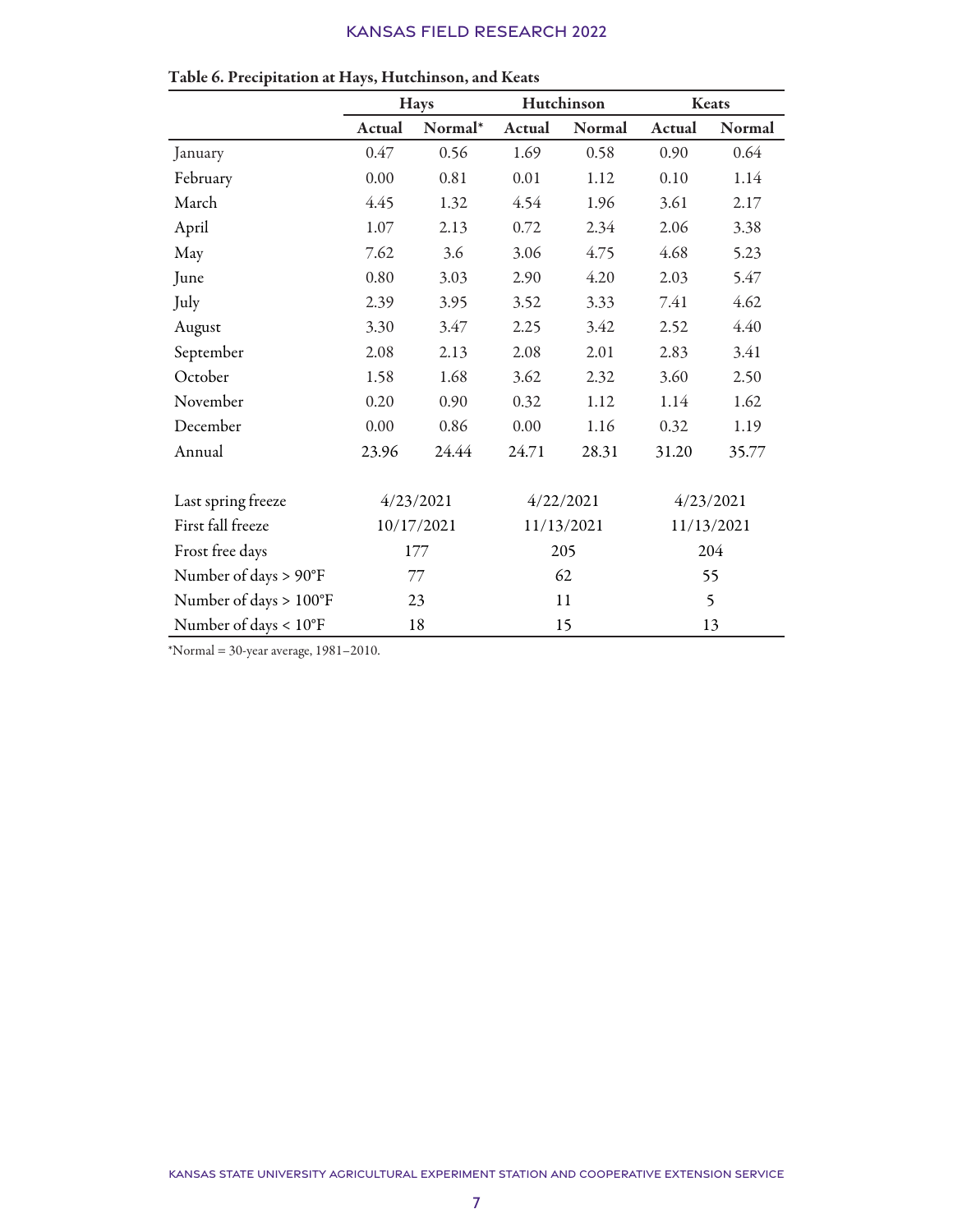|                        |            | Kiro         | Leoti      |        | Manhattan |            |
|------------------------|------------|--------------|------------|--------|-----------|------------|
|                        | Actual     | Normal*      | Actual     | Normal | Actual    | Normal     |
| January                | 1.86       | 0.89         | 0.04       | 0.38   | 0.90      | 0.64       |
| February               | 0.06       | 1.31         | 0.01       | 0.51   | 0.10      | 1.14       |
| March                  | 3.79       | 2.25         | 0.51       | 1.27   | 3.61      | 2.17       |
| April                  | 2.68       | 3.81         | 0.53       | 1.95   | 2.06      | 3.38       |
| May                    | 5.93       | 5.17         | 7.83       | 2.31   | 4.68      | 5.23       |
| June                   | 3.26       | 4.92         | 0.22       | 2.58   | 2.03      | 5.47       |
| July                   | 2.99       | 3.99         | 1.79       | 2.87   | 7.41      | 4.62       |
| August                 | 3.06       | 4.55         | 1.30       | 3.11   | 2.52      | 4.40       |
| September              | 2.73       | 3.52         | 2.90       | 1.40   | 2.83      | 3.41       |
| October                | 4.37       | 2.85         | 1.34       | 1.66   | 3.60      | 2.50       |
| November               | 1.14       | 1.78         | 0.10       | 0.64   | 1.14      | 1.62       |
| December               | 0.25       | 1.49         | 0.01       | 0.60   | 0.32      | 1.19       |
| Annual                 | 32.12      | 36.53        | 16.58      | 19.28  | 31.20     | 35.77      |
| Last spring freeze     | 4/23/2021  |              | 4/24/2021  |        | 4/23/2021 |            |
| First fall freeze      | 10/31/2021 |              | 10/17/2021 |        |           | 11/13/2021 |
| Frost free days        | 191        |              |            | 176    |           | 204        |
| Number of days > 90°F  | 48         |              | 58         |        | 55        |            |
| Number of days > 100°F |            | $\mathbf{1}$ | 9          |        | 5         |            |
| Number of days < 10°F  |            | 15           | 18         |        | 13        |            |

Table 7. Precipitation at Kiro, Leoti, and Manhattan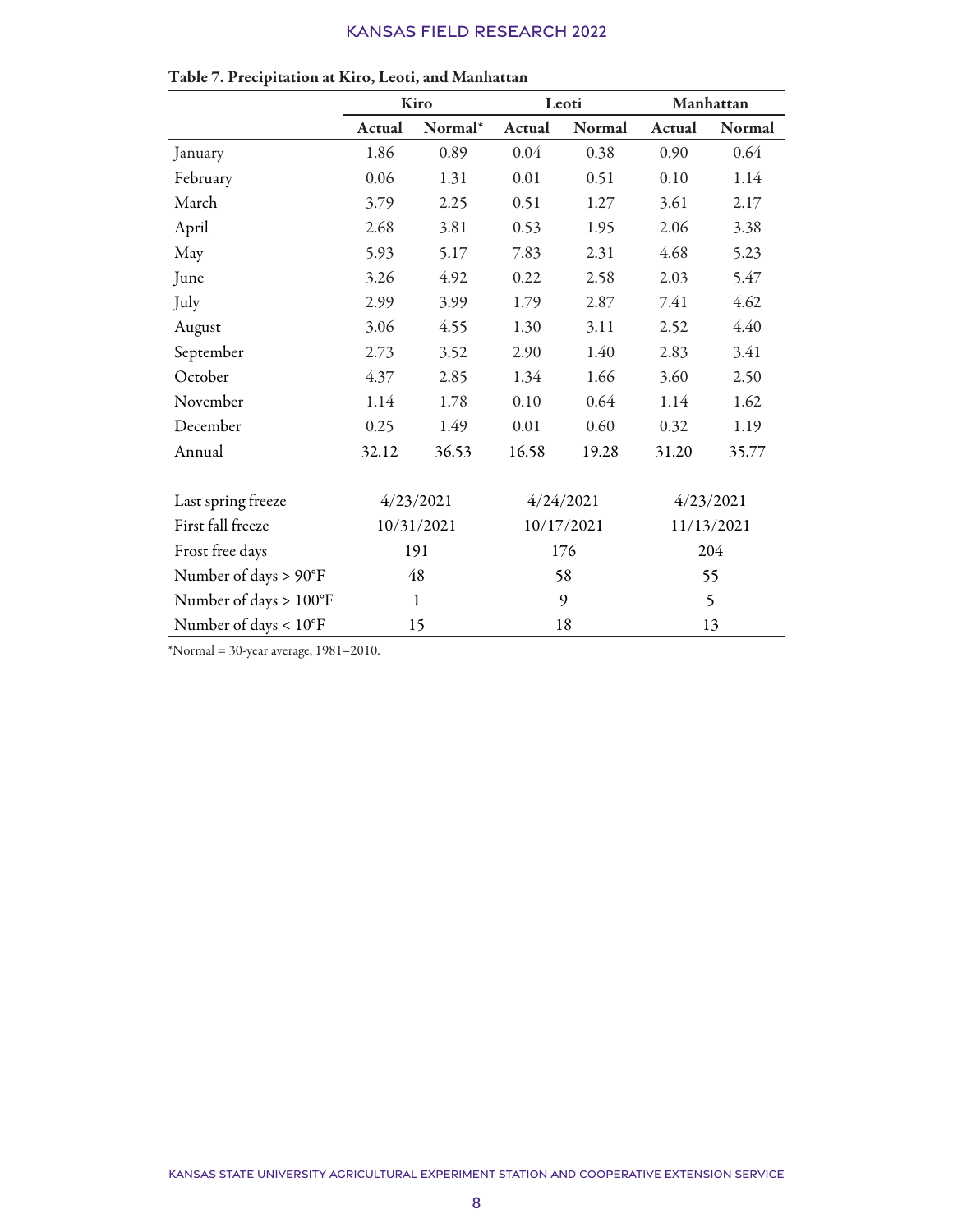|                                 | Marquette  |           | Mitchell  |           | Norcatur |            |
|---------------------------------|------------|-----------|-----------|-----------|----------|------------|
|                                 | Actual     | Normal*   | Actual    | Normal    | Actual   | Normal     |
| January                         | 2.03       | 0.90      | 0.69      | 0.68      | 0.07     | 0.44       |
| February                        | 0.04       | 1.22      | 0.09      | 0.82      | 0.40     | 0.52       |
| March                           | 3.72       | 2.35      | 3.98      | 1.45      | 4.94     | 1.20       |
| April                           | 0.96       | 2.98      | 1.78      | 2.60      | 0.67     | 2.71       |
| May                             | 8.42       | 5.42      | 3.54      | 4.39      | 5.78     | 4.26       |
| June                            | 2.15       | 4.75      | 1.09      | 3.77      | 1.89     | 3.19       |
| July                            | 1.54       | 4.19      | 1.59      | 4.84      | 0.96     | 4.23       |
| August                          | 4.05       | 3.51      | 2.11      | 3.58      | 0.79     | 3.63       |
| September                       | 3.79       | 2.97      | 1.70      | 2.72      | 2.22     | 2.10       |
| October                         | 2.18       | 2.44      | 2.98      | 1.98      | 1.69     | 2.27       |
| November                        | 0.03       | 1.56      | 0.03      | 1.21      | 0.04     | 0.91       |
| December                        | 0.11       | 1.29      | $0.00\,$  | 1.04      | 0.04     | 0.76       |
| Annual                          | 29.02      | 33.58     | 19.58     | 29.08     | 19.49    | 26.22      |
| Last spring freeze              |            | 4/23/2021 |           | 4/23/2021 |          | 5/13/2021  |
| First fall freeze               | 11/13/2021 |           | 11/5/2021 |           |          | 10/15/2021 |
| Frost free days                 | 204        |           |           | 196       |          | 155        |
| Number of days > 90°F           | 58         |           | 62        |           | 70       |            |
| Number of days > 100°F          |            | 5         | 15        |           | 16       |            |
| Number of days < $10^{\circ}$ F |            | 13        | 17        |           | 21       |            |

| Table 8. Precipitation at Marquette, Mitchell, and Norcatur |  |  |
|-------------------------------------------------------------|--|--|
|-------------------------------------------------------------|--|--|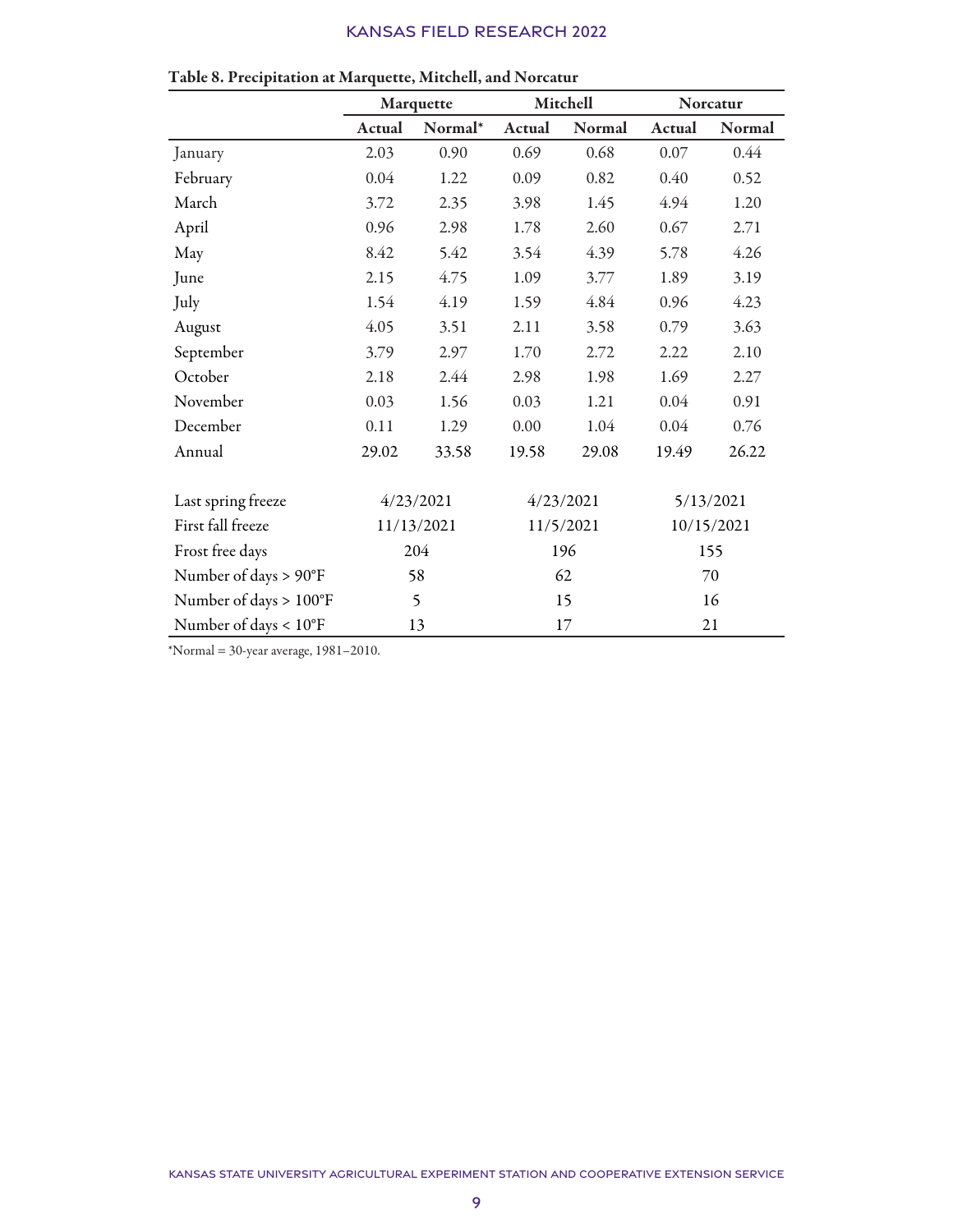|                        | Ottawa, ECK |         | Rossville, KRV   |               | Scandia      |        |
|------------------------|-------------|---------|------------------|---------------|--------------|--------|
|                        | Actual      | Normal* | <b>Actual</b>    | <b>Normal</b> | Actual       | Normal |
| January                | 3.26        | 1.22    | 2.06             | 0.74          | 0.48         | 0.49   |
| February               | 0.16        | 1.57    | 0.06             | 1.18          | 0.03         | 0.77   |
| March                  | 4.78        | 2.29    | 4.39             | 2.08          | 4.35         | 1.58   |
| April                  | 3.24        | 3.79    | 2.68             | 3.48          | 1.40         | 2.93   |
| May                    | 12.07       | 5.82    | 6.77             | 5.06          | 2.89         | 4.55   |
| June                   | 5.49        | 5.55    | 2.81             | 5.11          | 0.97         | 4.06   |
| July                   | 4.66        | 3.75    | 3.29             | 4.32          | 1.60         | 4.63   |
| August                 | 2.74        | 4.63    | 2.21             | 4.60          | 3.46         | 3.24   |
| September              | 2.70        | 4.05    | 2.68             | 3.75          | 1.02         | 2.75   |
| October                | 4.61        | 3.08    | 3.61             | 2.71          | 2.84         | 2.11   |
| November               | 0.63        | 2.39    | 1.19             | 1.67          | 0.16         | 1.20   |
| December               | 0.34        | 1.71    | 0.31             | 1.37          | 0.06         | 1.03   |
| Annual                 | 44.68       | 39.85   | 32.06            | 36.07         | 19.26        | 29.34  |
| Last spring freeze     | 4/23/2021   |         | 4/23/2021        |               | 5/14/2021    |        |
| First fall freeze      | 11/4/2021   |         | 10/31/2021       |               | 10/15/2021   |        |
| Frost free days        | 195         |         | 191              |               | 154          |        |
| Number of days > 90°F  | 36          |         | 38               |               | 33           |        |
| Number of days > 100°F | $\mathbf 1$ |         | $\boldsymbol{0}$ |               | $\mathbf{0}$ |        |
| Number of days < 10°F  | 14          |         | 14               |               | 21           |        |

| Table 9. Precipitation at Ottawa, Rossville, and Scandia |  |  |
|----------------------------------------------------------|--|--|
|----------------------------------------------------------|--|--|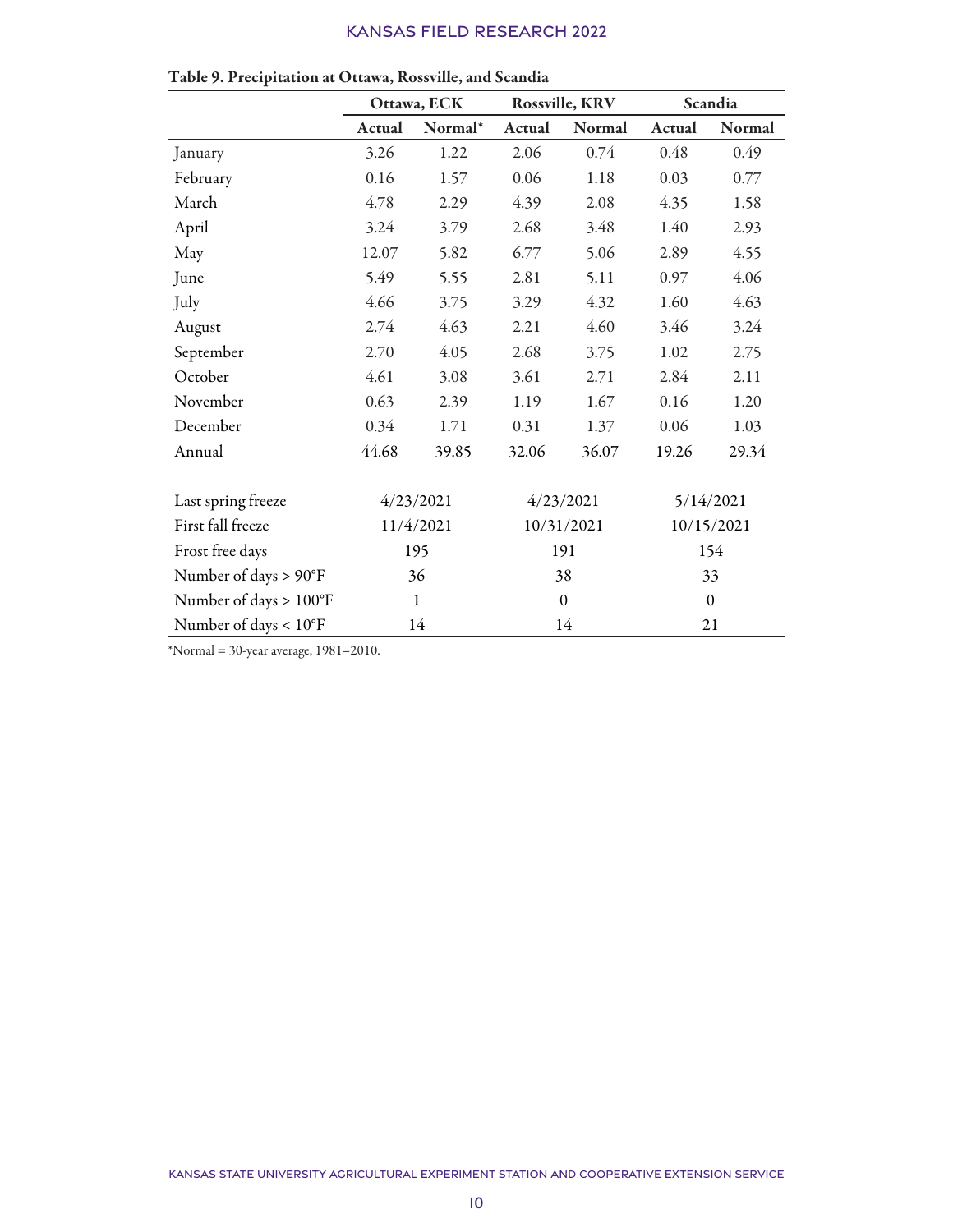|                                 | <b>Selkirk</b> |         | <b>Tipton</b> |        | Topeka, KRV  |        |
|---------------------------------|----------------|---------|---------------|--------|--------------|--------|
|                                 | Actual         | Normal* | Actual        | Normal | Actual       | Normal |
| January                         | 0.24           | 0.28    | 0.69          | 0.68   | 1.86         | 0.89   |
| February                        | 0.03           | 0.48    | 0.09          | 0.82   | 0.06         | 1.31   |
| March                           | 2.98           | 0.83    | 3.98          | 1.45   | 3.79         | 2.25   |
| April                           | 0.59           | 1.56    | 1.78          | 2.60   | 2.68         | 3.81   |
| May                             | 6.35           | 2.36    | 3.54          | 4.39   | 5.93         | 5.17   |
| June                            | 0.74           | 2.78    | 1.09          | 3.77   | 3.26         | 4.92   |
| July                            | 1.58           | 3.04    | 1.59          | 4.84   | 2.99         | 3.99   |
| August                          | 0.76           | 2.78    | 2.11          | 3.58   | 3.06         | 4.55   |
| September                       | 1.14           | 1.20    | 1.70          | 2.72   | 2.73         | 3.52   |
| October                         | 1.66           | 1.44    | 2.98          | 1.98   | 4.37         | 2.85   |
| November                        | 0.09           | 0.38    | 0.03          | 1.21   | 1.14         | 1.78   |
| December                        | 0.00           | 0.48    | 0.00          | 1.04   | 0.25         | 1.49   |
| Annual                          | 16.16          | 17.61   | 19.58         | 29.08  | 32.12        | 36.53  |
| Last spring freeze              | 5/13/2021      |         | 4/23/2021     |        | 4/23/2021    |        |
| First fall freeze               | 10/16/2021     |         | 11/5/2021     |        | 10/31/2021   |        |
| Frost free days                 | 156            |         | 196           |        | 191          |        |
| Number of days > 90°F           | 53             |         | 62            |        | 48           |        |
| Number of days > 100°F          | 8              |         | 15            |        | $\mathbf{1}$ |        |
| Number of days < $10^{\circ}$ F | 24             |         | 17            |        | 15           |        |

| Table 10. Precipitation at Selkirk, Tipton, and Topeka |  |
|--------------------------------------------------------|--|
|                                                        |  |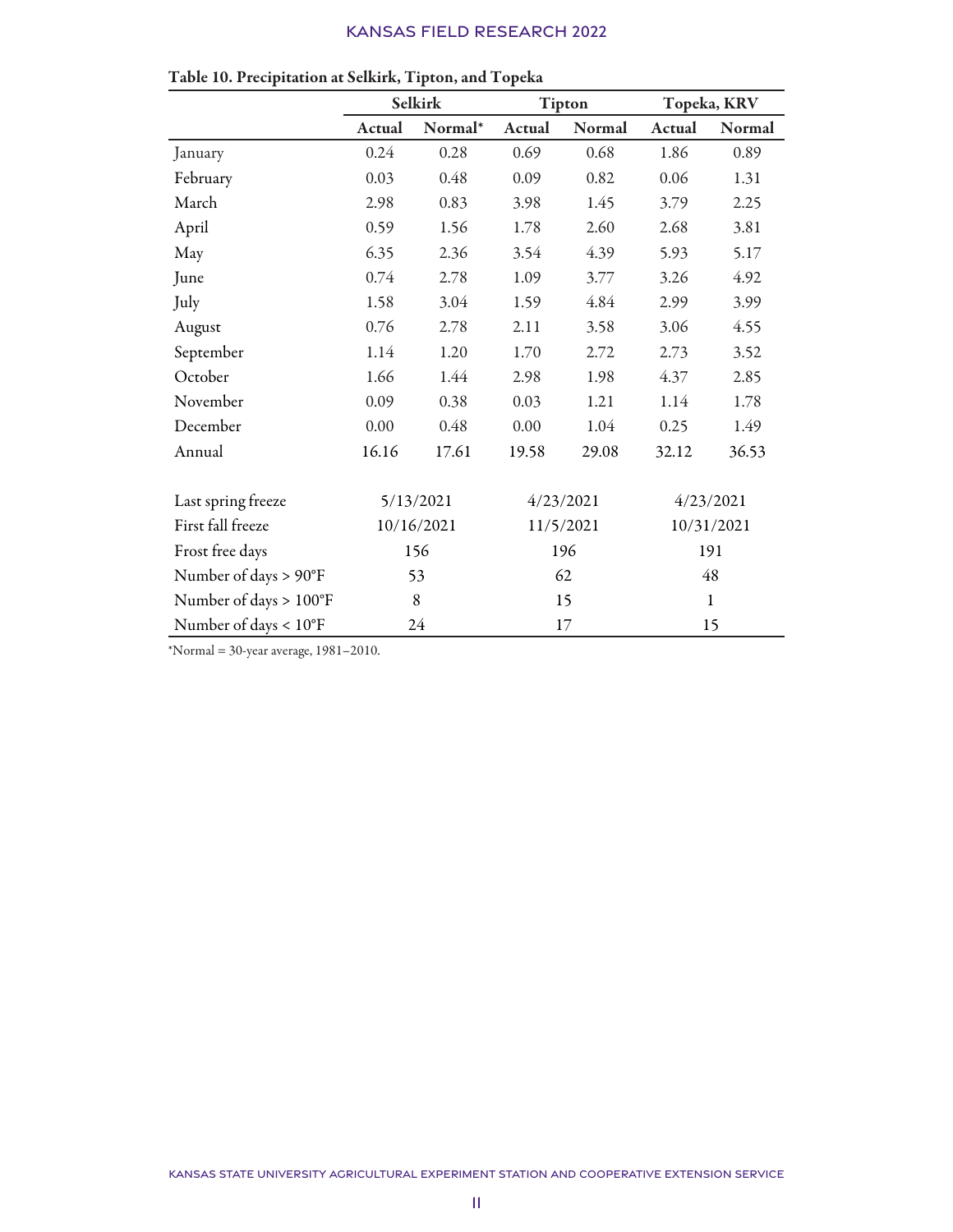|                        | Wamego     |        |  |
|------------------------|------------|--------|--|
|                        | Actual*    | Normal |  |
| January                | 0.90       | 0.69   |  |
| February               | 0.10       | 1.16   |  |
| March                  | 3.61       | 2.09   |  |
| April                  | 2.06       | 3.50   |  |
| May                    | 4.68       | 5.11   |  |
| June                   | 2.03       | 5.19   |  |
| July                   | 7.41       | 4.66   |  |
| August                 | 2.52       | 4.11   |  |
| September              | 2.83       | 2.86   |  |
| October                | 3.60       | 2.41   |  |
| November               | 1.14       | 1.67   |  |
| December               | 0.32       | 1.28   |  |
| Annual                 | 31.20      | 34.73  |  |
| Last spring freeze     | 4/23/2021  |        |  |
| First fall freeze      | 11/13/2021 |        |  |
| Frost free days        | 204        |        |  |
| Number of days > 90°F  | 55         |        |  |
| Number of days > 100°F | 5          |        |  |
| Number of days < 10°F  | 13         |        |  |

#### Table 11. Precipitation at Wamego